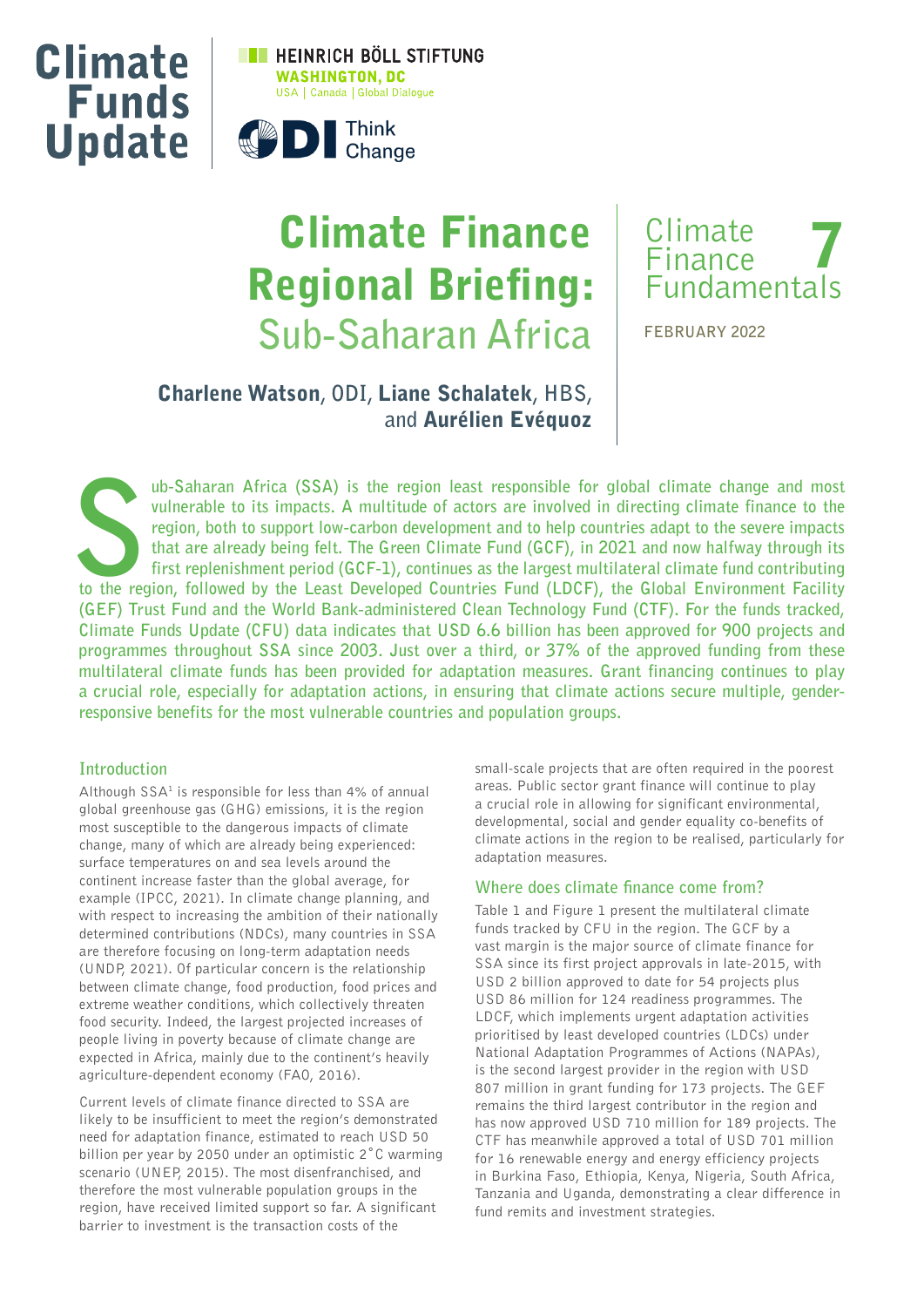## **Table 1: Climate funds supporting sub-Saharan Africa (2003–2021, USD millions)**

| Fund                                                               | <b>Amount approved</b> | <b>Projects approved</b> |
|--------------------------------------------------------------------|------------------------|--------------------------|
| Green Climate Fund (GCF-IRM, GCF-1)                                | 1,999.8                | 54                       |
| Least Developed Countries Fund (LDCF)                              | 807.4                  | 173                      |
| Global Environment Facility (GEF-4, 5, 6, 7)                       | 710.0                  | 189                      |
| Clean Technology Fund (CTF)                                        | 700.7                  | 16                       |
| Global Climate Change Alliance (GCCA)                              | 358.8                  | 46                       |
| Scaling up Renewable Energy Program in Low Income Countries (SREP) | 314.4                  | 28                       |
| Pilot Program for Climate Resilience (PPCR)                        | 295.3                  | 22                       |
| <b>Adaptation Fund (AF)</b>                                        | 294.3                  | 104                      |
| Forest Investment Program (FIP)                                    | 264.6                  | 21                       |
| Central African Forest Initiative (CAFI)                           | 228.5                  | 15                       |
| Adaptation for Smallholder Agriculture Programme (ASAP)            | 152.1                  | 21                       |
| Forest Carbon Partnership Facility (FCPF)                          | 121.4                  | 18                       |
| Congo Basin Forest Fund (CBFF) <sup>2</sup>                        | 83.1                   | 37                       |
| Global Energy Efficiency and Renewable Energy Fund (GEEREF)        | 40.5                   | $\overline{2}$           |
| <b>UN-REDD Programme</b>                                           | 36.4                   | $\mathbf{8}$             |
| Special Climate Change Fund (SCCF)                                 | 33.5                   | 13                       |
| <b>BioCarbon Fund</b>                                              | 30.0                   | $\overline{2}$           |
| Millennium Development Goals Achievement Fund (MDG-F) <sup>3</sup> | 20.0                   | $\overline{4}$           |
| Partnership for Market Readiness (PMR)                             | 5.9                    | $\overline{3}$           |



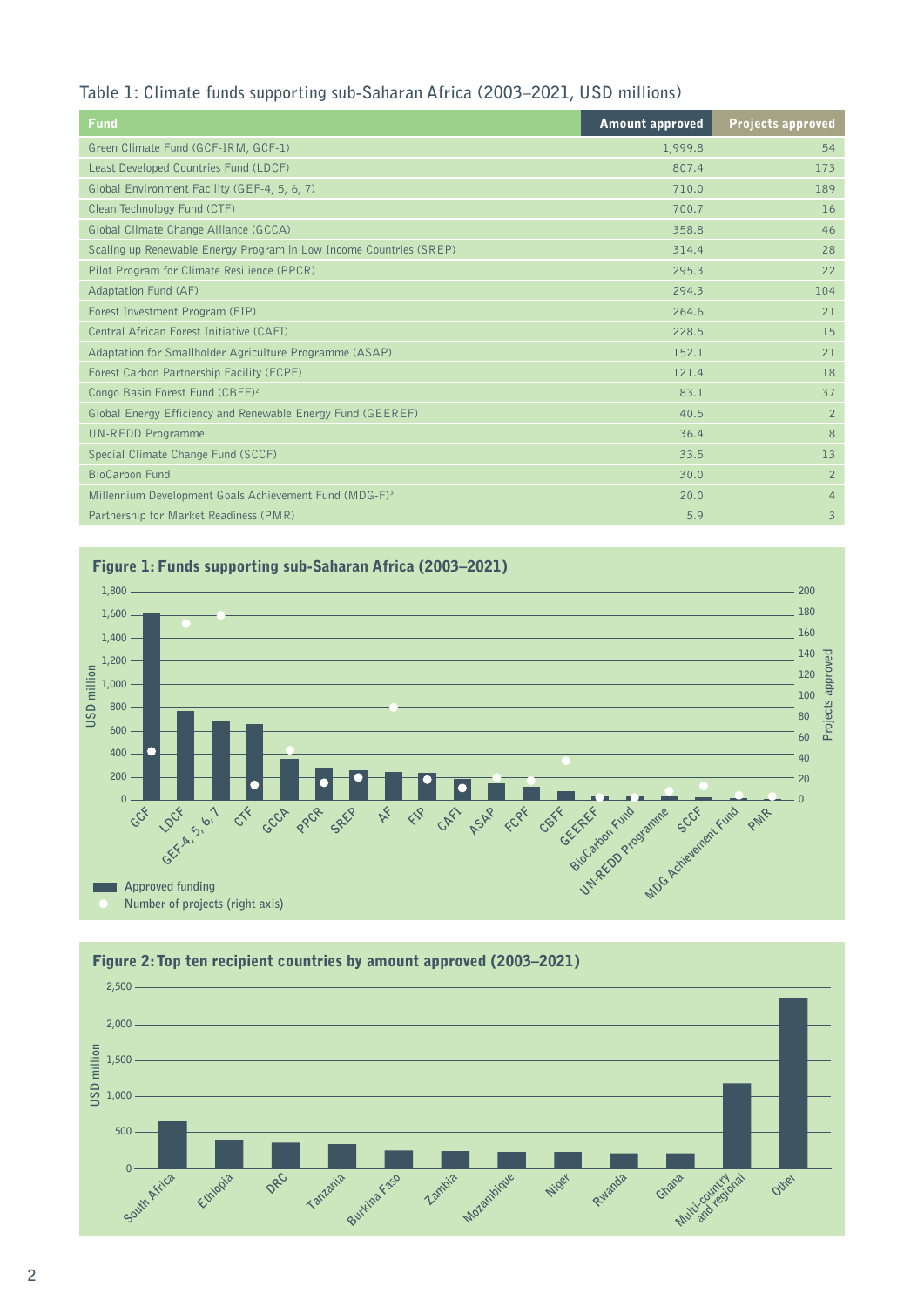Bilateral climate finance also flows to SSA. Such climate finance complements the multilateral climate fund flows. This includes the bilateral climate funds of Germany, the United Kingdom and Norway, who are active in the region.4 Bilateral funds, however, are not tracked by CFU given their relative lack of transparently available detailed information of current activities and spending.

## **Who receives the money?**

A large share of climate finance for SSA has been directed to South Africa, which has received 10% of funding approved by the multilateral climate funds since 2003 (Figure 2). Much of the finance South Africa received is CTF supported, including the Eskom renewable energy programme; under the CTF's new Accelerating Coal Transition (ACT) programme, as announced in 2021, South Africa could receive up to an additional USD 500 million in CTF support as part of a promised multi-year USD 8.5 billion international investment package to help the country shift away from coal power generation (CIF, 2021). Although 42 countries in SSA have received some funding, approximately half (47%) of the region's approved funding has gone to the top ten recipient countries. However, climate funds are also reaching fragile or conflict affected states such as Liberia, Chad, Burundi and Somalia.

## **What is being funded?**

Figure 3 and Table 2 illustrate that the largest percentage (and number) of projects support adaptation objectives, reflecting the extreme vulnerability of many SSA countries to the impacts of climate change.

Positive developments were seen in 2021 in international climate finance going to SSA. The GCF was once again the largest international funding source of climate finance for the region, with USD 546 million approved for 10 new GCF projects (four for adaptation, two for mitigation and four with multiple foci in addition to 14 readiness



#### Figure 3: Approved funding across themes (2003–2021)

programmes with USD 17.6 million in total approval amount) under its second year of the first replenishment phase. Six new GCF projects were in the agriculture and forestry sectors, including USD 100 million in Tanzania for facilitating access to agriculture climate adaptation technologies (with USD 70 million offered on concessional loan terms). The largest GCF project in SSA approved in 2021 provides USD 150 million to five countries in the Sahel region to support solar technological innovations (with USD 82 million on concessional loan terms).

The Climate Investment Funds (CIFs) also saw project development in 2021. The CTF approved USD 30 million for one project focused on energy generation in South Africa. The Forest Investment Programme (FIP) approved two new project totalling USD 20.5 million for community agroforestry in the Republic of Congo. The Pilot Program for Climate Resilience (PPCR) supported five new projects totalling USD 7.8 million (two in Rwanda, one in Ethiopia, one in Mozambique and one in Zambia) while the Scaling Up Renewable Energy Program (SREP) approved USD 0.5 million for one regional project and one project in Nigeria.

Fifteen new grant finance projects were approved by the GEF (USD 45 million in total). The two largest programmes are the Food Systems, Land Use and Restoration Impact Program in Madagascar (USD 9.9 million) and the Benin restoration of degraded lands and forest ecosystems project (USD 9 million), emphasising the increasingly multi-focal area approach of GEF-7.<sup>5</sup> Five new projects were approved by the LDCF (USD 37 million in total). The Adaptation Fund (AF) approved 12 new projects in SSA in 2021 totalling USD 43 million, including a number of project formulation grants and two projects with the Sahara and Sahel Observatory focusing on resilience in rice production in West Africa (USD 14 million), and adaptation in drought-struck communities in Angola and Namibia (USD 12 million). Finally, in 2021 the Central African Forest Initiative (CAFI) approved four projects in support of  $REDD+$ , two with a regional coverage, one in the Central African Republic and one in the Congo Republic (totalling USD 26.7 million).

International climate finance is thus improving its flow into the region, although the challenge of project implementation – with the speedy disbursement of funds – remains.

## **Table 2: Approved funding across themes (2003–2021)**

| Theme                                                                                                                                                                                 | <b>Amount approved</b><br>(USD millions) | <b>Projects</b><br>approved |
|---------------------------------------------------------------------------------------------------------------------------------------------------------------------------------------|------------------------------------------|-----------------------------|
| Adaptation                                                                                                                                                                            | 2,456.5                                  | 386                         |
| Mitigation                                                                                                                                                                            | 2,125.0                                  | 174                         |
| Multiple foci                                                                                                                                                                         | 1,143.9                                  | 228                         |
| $REDD+$ (reducing emissions<br>from deforestation and forest<br>degradation, forest conservation,<br>sustainable forest management<br>and the enhancement of forest<br>carbon stocks) | 856.8                                    | 112                         |